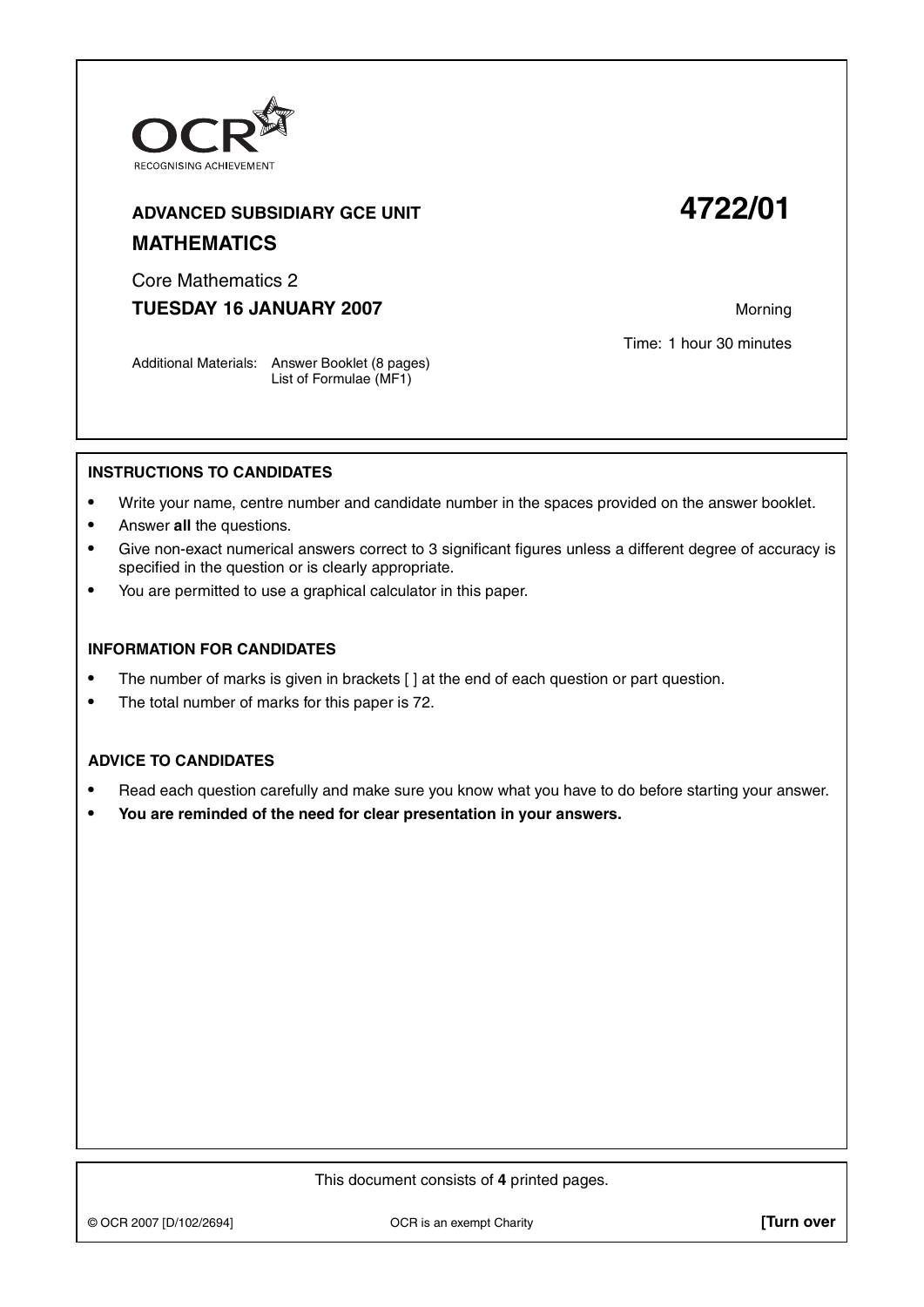- **1** In an arithmetic progression the first term is 15 and the twentieth term is 72. Find the sum of the first  $100$  terms.  $[4]$
- **2**



The diagram shows a sector *OAB* of a circle, centre *O* and radius 8 cm. The angle *AOB* is 46°.

- **(i)** Express 46<sup>°</sup> in radians, correct to 3 significant figures. [2]
- **(ii)** Find the length of the arc *AB*. [1]
- **(iii)** Find the area of the sector *OAB*. [2]

3 (i) Find 
$$
\int (4x - 5) dx
$$
. [2]

- (ii) The gradient of a curve is given by  $\frac{dy}{dx} = 4x 5$ . The curve passes through the point (3, 7). Find the equation of the curve.  $\begin{bmatrix}3\end{bmatrix}$
- **4** In a triangle *ABC*,  $AB = 5\sqrt{2}$  cm,  $BC = 8$  cm and angle  $B = 60^\circ$ .

| (i) Find the exact area of the triangle, giving your answer as simply as possible.<br>(ii) Find the length of $AC$ , correct to 3 significant figures. | [3] |
|--------------------------------------------------------------------------------------------------------------------------------------------------------|-----|
|                                                                                                                                                        |     |

- **5** (a) (i) Express  $\log_3(4x + 7) \log_3 x$  as a single logarithm. [1] (ii) Hence solve the equation  $\log_3(4x + 7) - \log_3 x = 2$ . [3]
	- **(b)** Use the trapezium rule, with two strips of width 3, to find an approximate value for

$$
\int_3^9 \log_{10} x \, \mathrm{d}x,
$$

giving your answer correct to 3 significant figures. [4]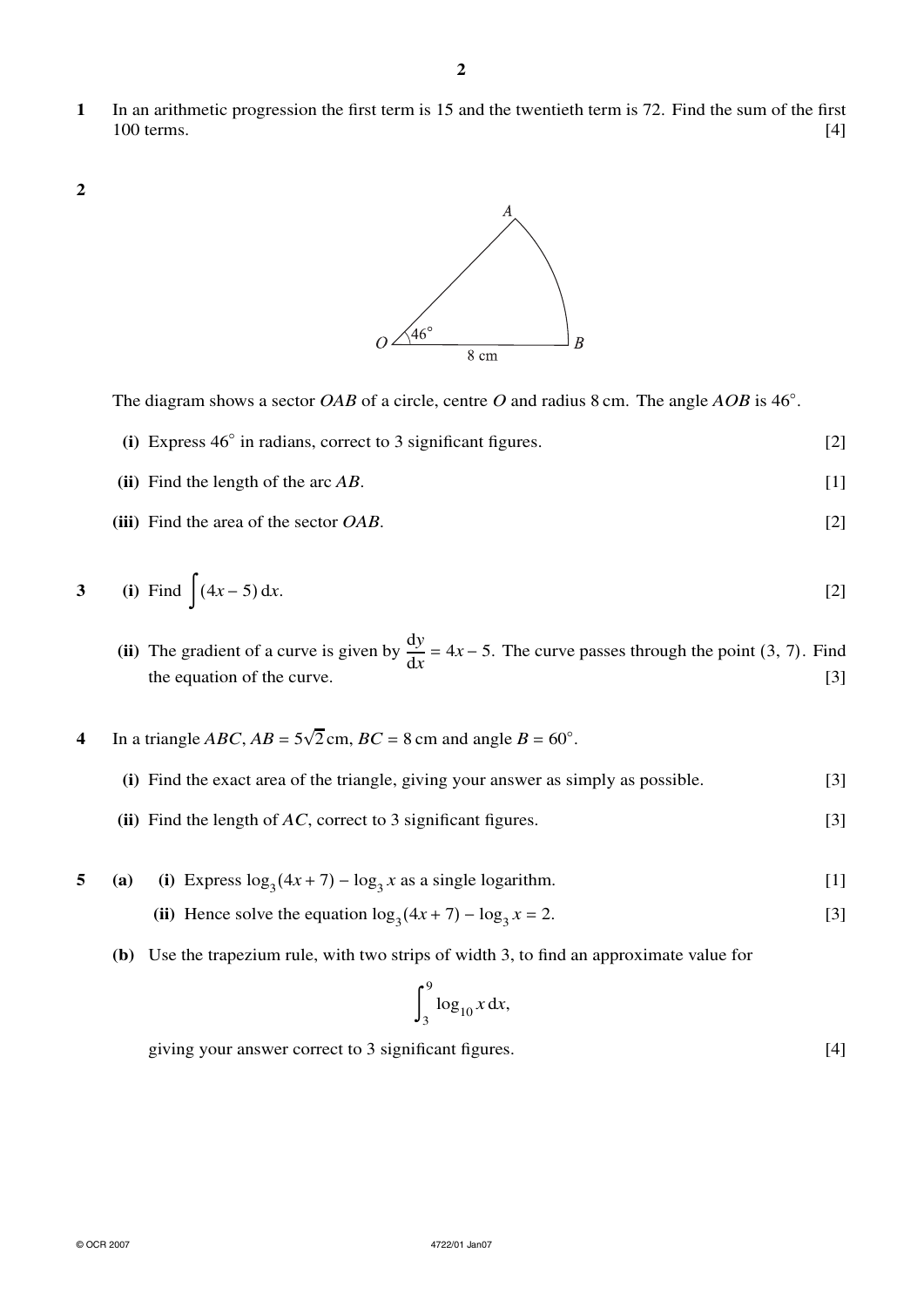- **6** (i) Find and simplify the first four terms in the expansion of  $(1 + 4x)^7$  in ascending powers of *x*. [4]
	- **(ii)** In the expansion of

$$
(3+ax)(1+4x)^7,
$$

the coefficient of  $x^2$  is 1001. Find the value of *a*. [3]

**7** (i) (a) Sketch the graph of  $y = 2 \cos x$  for values of *x* such that  $0° \le x \le 360°$ , indicating the coordinates of any points where the curve meets the axes. [2]

- **(b)** Solve the equation  $2 \cos x = 0.8$ , giving all values of *x* between 0° and 360°. . [3]
- (ii) Solve the equation  $2 \cos x = \sin x$ , giving all values of x between  $-180^\circ$  and  $180^\circ$ . . [3]
- **8** The polynomial  $f(x)$  is defined by  $f(x) = x^3 9x^2 + 7x + 33$ .
	- **(i)** Find the remainder when  $f(x)$  is divided by  $(x + 2)$ . [2]
	- (ii) Show that  $(x-3)$  is a factor of  $f(x)$ . [1]
	- **(iii)** Solve the equation  $f(x) = 0$ , giving each root in an exact form as simply as possible. [6]
- **9** On its first trip between Malby and Grenlish, a steam train uses 1.5 tonnes of coal. As the train does more trips, it becomes less efficient so that each subsequent trip uses 2% more coal than the previous trip.
	- **(i)** Show that the amount of coal used on the fifth trip is 1.624 tonnes, correct to 4 significant figures.
	- **(ii)** There are 39 tonnes of coal available. An engineer wishes to calculate *N*, the total number of trips possible. Show that *N* satisfies the inequality

$$
1.02^N \le 1.52. \tag{4}
$$

**(iii)** Hence, by using logarithms, find the greatest number of trips possible. [4]

### **[Question 10 is printed overleaf.]**

[2]